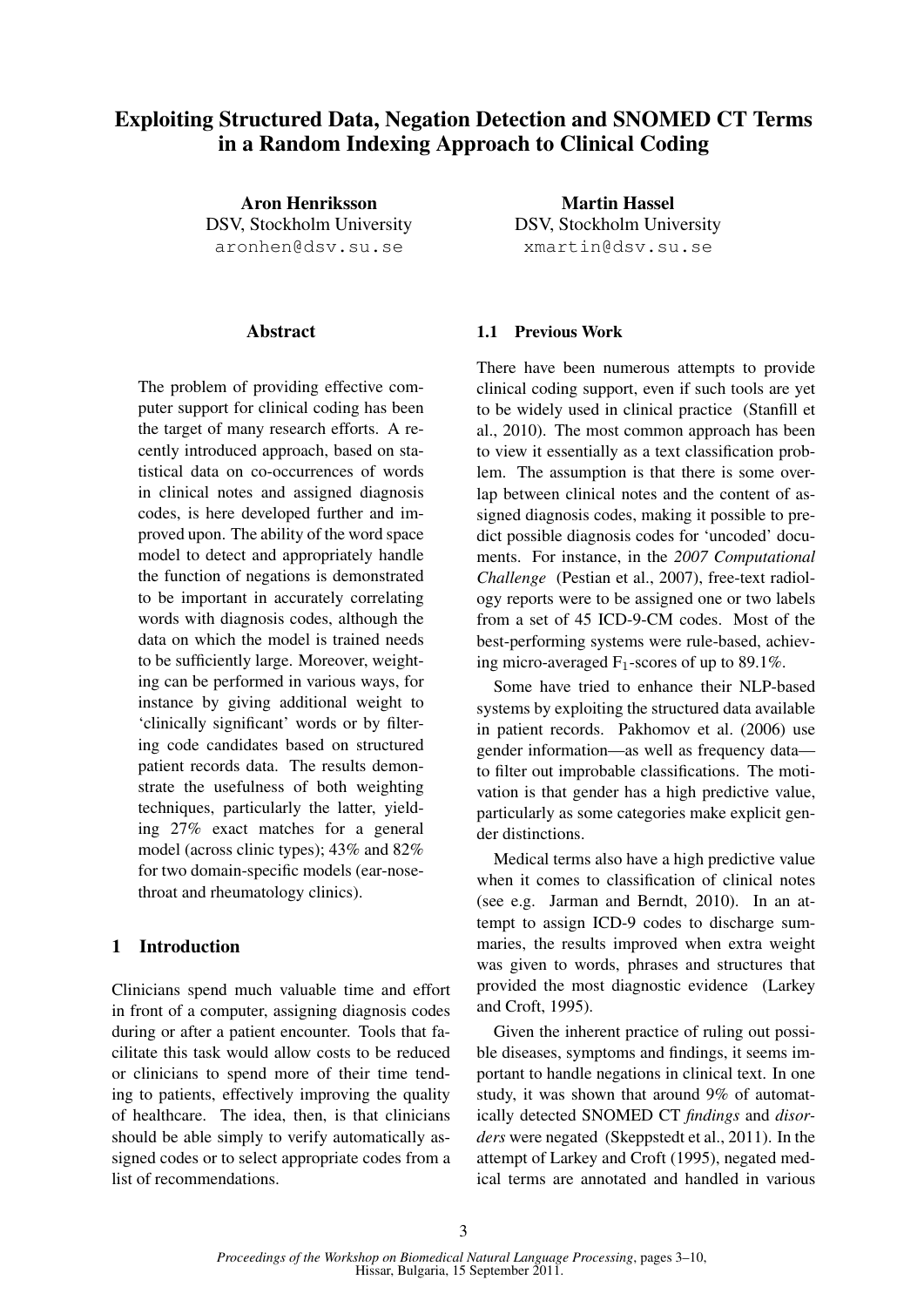ways; however, none yielded improved results.

#### 1.2 Random Indexing of Patient Records

In more recent studies, the *word space model*, in its *Random Indexing* mold (Sahlgren, 2001; Sahlgren, 2006), has been investigated as a possible alternative solution to clinical coding support (Henriksson et al., 2011; Henriksson and Hassel, 2011). Statistical data on co-occurrences of words and  $ICD-10<sup>1</sup>$  codes is used to build predictive models that can generate recommendations for uncoded documents. In a list of ten recommended codes, general models—trained and evaluated on all clinic types—achieve up to 23% exact matches and 60% partial matches, while domainspecific models—trained and evaluated on a particular type of clinic—achieve up to 59% exact matches and 93% partial matches.

A potential limitation of the above models is that they fail to capture the function of negations, which means that negated terms in the clinical notes will be positively correlated with the assigned diagnosis codes. In the context of information retrieval, Widdows (2003) describes a way to remove unwanted meanings from queries in vector models, using a vector negation operator that not only removes unwanted strings but also synonyms and neighbors of the negated terms. To our knowledge, however, the ability of the word space model to handle negations has not been studied extensively.

#### 1.3 Aim

The aim of this paper, then, is to develop the Random Indexing approach to clinical coding support by exploring three potential improvements:

- 1. Giving extra weight to words used in a list of SNOMED CT terms.
- 2. Exploiting structured data in patient records to calculate the likelihood of code candidates.
- 3. Incorporating the use of negation detection.

#### 2 Method

Random Indexing is applied on patient records to calculate co-occurrences of tokens (words and

ICD-10 codes) on a document level. The resulting models contain information about the 'semantic similarity' of individual words and diagnosis codes<sup>2</sup>, which is subsequently used to classify uncoded documents.

#### 2.1 Stockholm EPR Corpus

The models are trained and evaluated on a Swedish corpus of approximately 270,000 clinically coded patient records, comprising 5.5 million notes from 838 clinical units. This is a subset of the *Stockholm EPR* corpus (Dalianis et al., 2009). A *document* contains all free-text entries concerning a single patient made on consecutive days at a single clinical unit. The documents in the partitions of the data sets on which the models are trained (90%) also include one or more associated ICD-10 codes (on average 1.7 and at most 47). In the testing partitions  $(10\%)$ , the associated codes are retained separately for evaluation. In addition to the complete data set, two subsets are created, in which there are documents exclusively from a particular type of clinic: one for *ear-nose-throat* clinics and one for *rheumatology* clinics.

Variants of the three data sets are created, in which negated clinical entities are automatically annotated using the Swedish version of *NegEx* (Skeppstedt, 2011). The clinical entities are detected through exact string matching against a list of 112,847 *SNOMED CT* terms belonging to the semantic categories 'finding' and 'disorder'. It is important to handle ambiguous terms in order to reduce the number of false positives; therefore, the list does not include findings which are equivalent to a common non-clinical unigram or bigram (see Skeppstedt et al., 2011). A negated term is marked in such a way that it will be treated as a single word, although with its proper negated denotation. Multi-word terms are concatenated into unigrams.

The data is finally pre-processed: lemmatization is performed using the *Granska Tagger* (Knutsson et al., 2003), while punctuation, digits and stop words are removed.

### 2.2 Word Space Models

Random Indexing is performed on the training partitions of the described data sets, resulting in

<sup>&</sup>lt;sup>1</sup>The 10th revision of the *International Classification of Diseases and Related Health Problems* (World Health Organization, 2011).

<sup>2</sup>According to the *distributional hypothesis*, words that appear in similar contexts tend to have similar properties. If two words repeatedly co-occur, we can assume that they in some way refer to similar concepts (Harris, 1954). Diagnosis codes are here treated as words.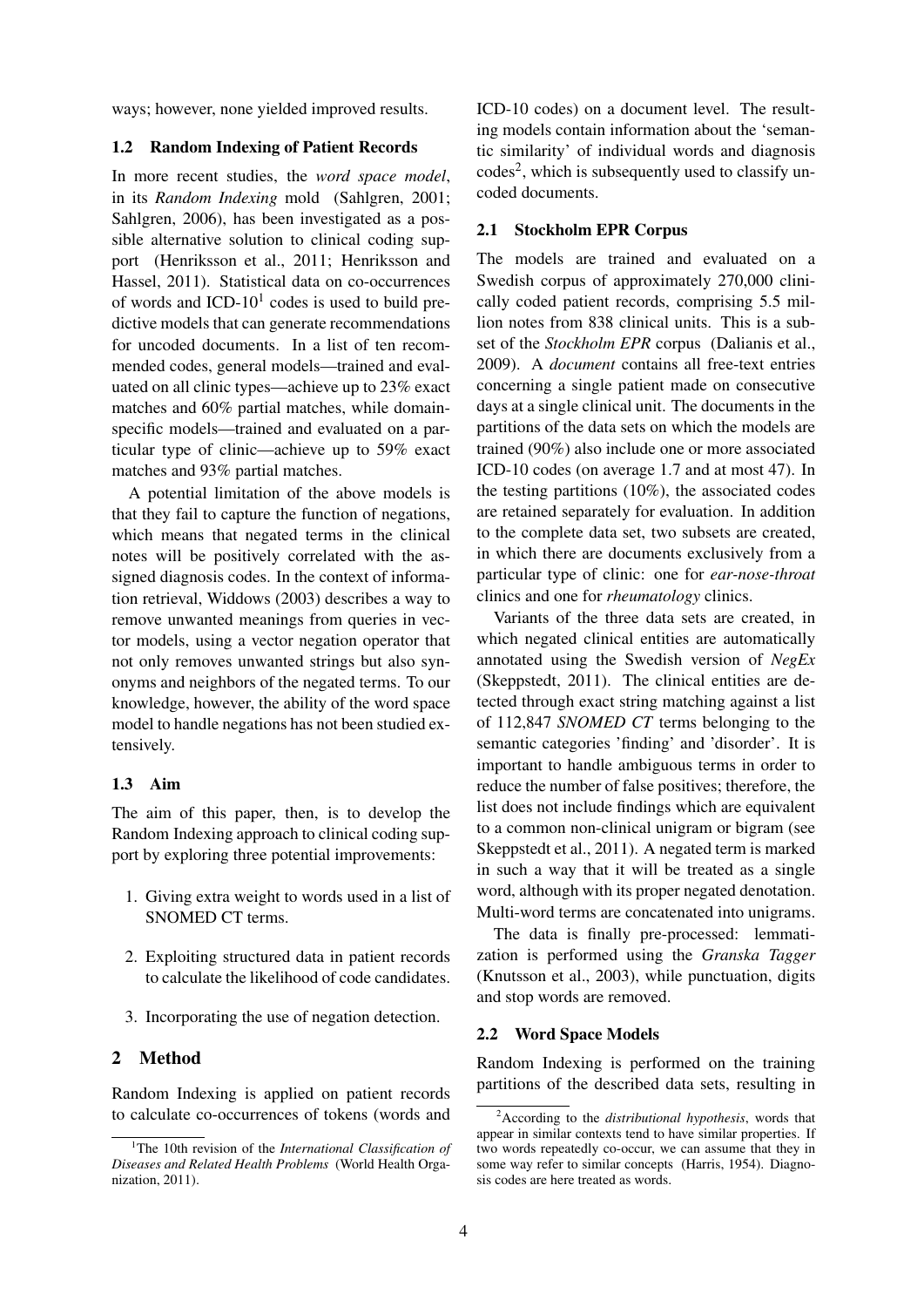a total of six models (Table 1): two variants of the general model and two variants of the two domainspecific models<sup>3</sup>.

Table 1: The six models.

| w/o negations | w/ negations        |
|---------------|---------------------|
| General Model | General NegEx Model |
| ENT_Model     | ENT_NegEx_Model     |
| Rheuma_Model  | Rheuma_NegEx_Model  |

#### 2.3 Election of Diagnosis Codes

The models are then used to produce a ranked list of recommended diagnosis codes for each of the documents in the testing partitions of the corresponding data sets. This list is created by letting each of the words in a document 'vote' for a number of semantically similar codes, thus necessitating the subsequent merging of the individual lists. This ranking procedure can be carried out in a number of ways, some of which are explored in this paper. The starting point, however, is to use the semantic similarity of a word and a diagnosis code—as defined by the cosine similarity score and the  $\mathrm{id}^{4}$  value of the word. This is regarded as our baseline model (Henriksson and Hassel, 2011), to which negation handling and additional weighting schemes are added.

#### 2.4 Weighting Techniques

For each of the models, we apply two distinct weighting techniques. First, we assume a *technocratic* approach to the election of diagnosis codes. We do so by giving added weight to words which are 'clinically significant'. That is here achieved by utilizing the same list of SNOMED CT findings and disorders that was used by the negation detection system. However, rather than trying to match the entire term—which would likely result in a fairly limited number of hits—we opted simply to give weight to the individual (non stop) words used in those terms. These words are first lemmatized, as the data on which the matching is performed has also been lemmatized. It will also allow hits independent of morphological variations.

We also perform weighting of the correlated ICD-10 codes by exploiting statistics generated

from the fixed fields of the patient records, namely *gender*, *age* and *clinical unit*. The idea is to use known information about a to-be-coded document in order to assign weights to code candidates according to plausibility, which in turn is based on past combinations of a particular code and each of the structured data entries. For instance, if the model generates a code that has very rarely been assigned to a patient of a particular sex or age group—and the document is from the record of such a patient—it seems sensible to give it less weight, effectively reducing the chances of that code being recommended. In order for an unseen combination not to be ruled out entirely, additive smoothing is performed. Gender and clinical unit can be used as defined, while age groups are created for each and every year up to the age of 10, after which ten-year intervals are used. This seems reasonable since age distinctions are more sensitive in younger years.

In order to make it possible for code candidates that are not present in any of the top-ten lists of the individual words to make it into the final topten list of a document, all codes associated with a word in the document are included in the final re-ranking phase. This way, codes that are more likely for a given patient are able to take the place of more improbable code candidates. For the general models, however, the initial word-based code lists are restricted to twenty, due to technical efficiency constraints.

#### 2.5 Evaluation

The evaluation is carried out by comparing the model-generated recommendations with the clinically assigned codes in the data. This matching is done on all four possible levels of ICD-10 according to specificity (see Figure 1).



Figure 1: The structure of ICD-10 allows division into four levels.

# 3 Results

The general data set, on which *General Model* and *General NegEx Model* are trained and evaluated, comprises approximately 274,000 documents and 12,396 unique labels. The ear-nose-throat data

 ${}^{3}$ ENT = Ear-Nose-Throat, Rheuma = Rheumatology.

<sup>4</sup> Inverse document frequency, denoting a word's discriminatory value.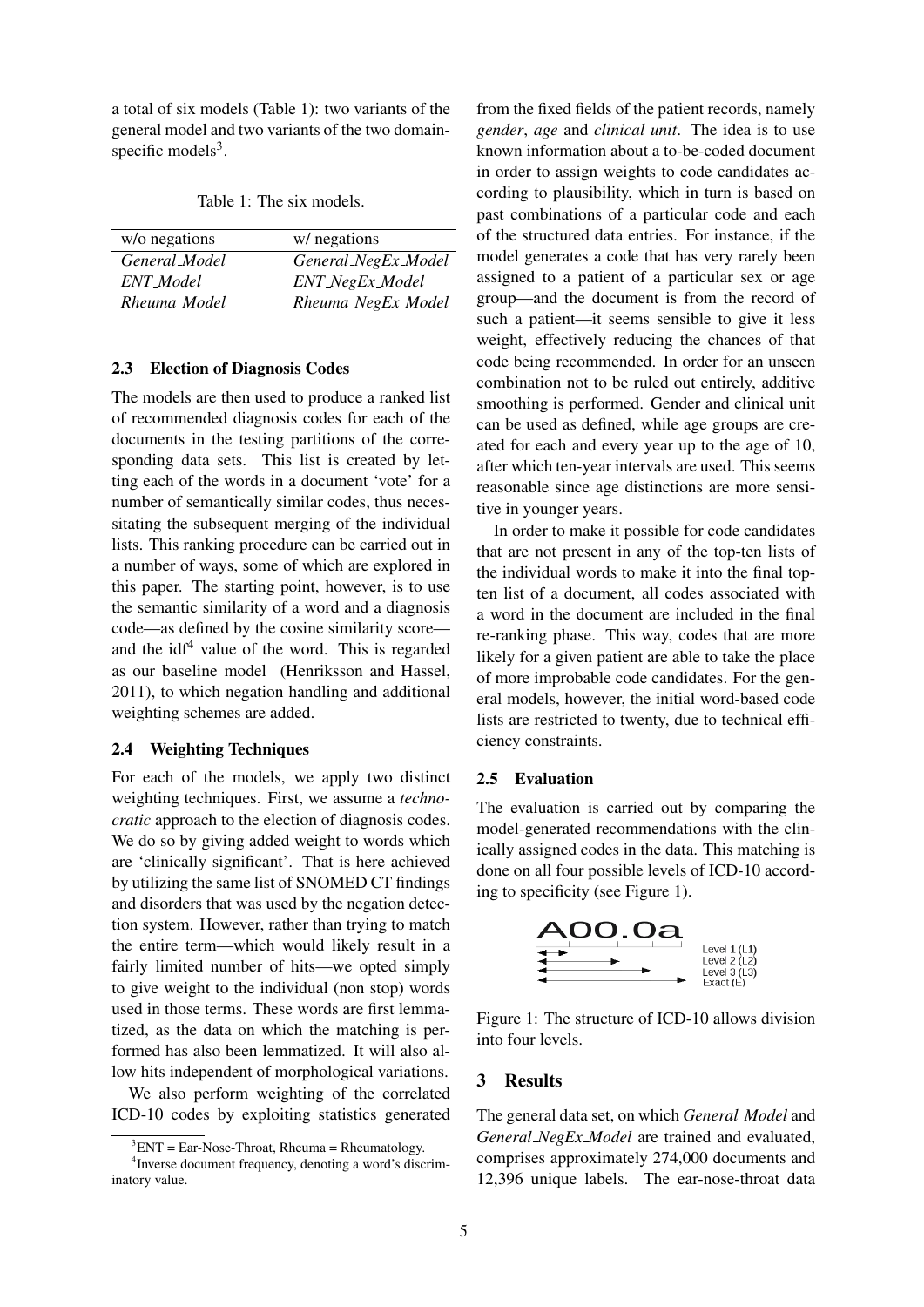set, on which *ENT Model* and *ENT NegEx Model* are trained and evaluated, contains around 23,000 documents and 1,713 unique labels. The rheumatology data set, on which *Rheuma Model* and *Rheuma NegEx Model* are trained an evaluated, contains around 9,000 documents and 630 unique labels (Table 2).

| data set     | documents          | codes  |
|--------------|--------------------|--------|
| General      | $\sim$ 274 k       | 12,396 |
| ENT          | $\sim$ 23 k        | 1.713  |
| Rheumatology | $\sim 9 \text{ k}$ | 630    |

Table 2: Data set statistics.

The proportion of the detected clinical entities that are negated is 13.98% in the complete, general data set and slightly higher in the ENT (14.32%) and rheumatology data sets (16.98%) (Table 3).

### 3.1 General Models

The baseline for the general models finds 23% of the clinically assigned codes (exact matches), when the number of model-generated recommendations is confined to ten (Table 4). Meanwhile, matches on the less specific levels of ICD-10, i.e. partial matches, amount to 25%, 33% and 60% respectively (from specific to general).

The single application of one of the weighing techniques to the baseline model boosts performance somewhat, the fixed fields-based code filtering (26% exact matches) slightly more so than the technocratic word weighting (24% exact matches). The negation variant of the general model, *General NegEx Model*, performs somewhat better—up two percentage points (25% exact matches)—than the baseline model. The technocratic approach applied to this model does not yield any observable added value. The fixed fields filtering does, however, result in a further improvement on the three most specific levels (27% exact matches).

A combination of the two weighting schemes does not appear to bring much benefit to either of the general models, compared to solely performing fixed fields filtering.

#### 3.2 Ear-Nose-Throat Models

The baseline for the ENT models finds 33% of the clinically assigned codes (exact matches) and 34%  $(L3)$ , 41%  $(L2)$  and 62%  $(L1)$  at the less specific levels (Table 5).

Technocratic word weighing yields a modest improvement over the baseline model: one percentage point on each of the levels. Filtering code candidates based on fixed fields statistics, however, leads to a remarkable boost in results, from 33% to 43% exact matches. *ENT NegEx Model* performs slightly better than the baseline model, although only as little as a single percentage point (34% exact matches). Performance drops when the technocratic approach is applied to this model. The fixed fields filtering, on the other hand, similarly improves results for the negation variant of the ENT model; however, there is no apparent additional benefit in this case of negation handling. In fact, it somewhat hampers the improvement yielded by this weighting technique.

As with the general models, a combination of the two weighting techniques does not affect the results much for either of the ENT models.

#### 3.3 Rheumatology Models

The baseline for the rheumatology models finds 61% of the clinically assigned codes (exact matches) and 61% (L3), 68% (L2) and 92% (L1) at the less specific levels (Table 6).

Compared to the above models, the technocratic approach is here much more successful, resulting in 72% exact matches. Filtering the code candidates based on fixed fields statistics leads to a further improvement of ten percentage points for exact matches (82%). *Rheuma NegEx Model* achieves only a modest improvement on L2. Moreover, this model does not benefit at all from the technocratic approach; neither is the fixed fields filtering quite as successful in this model (67% exact matches).

A combination of the two weighting schemes adds only a little to the two variants of the rheumatology model. Interesting to note is that the negation variant performs the same or even much worse than the one without any negation handling.

# 4 Discussion

The two weighting techniques and the incorporation of negation handling provide varying degrees of benefit—from small to important boosts in performance—depending to some extent on the model to which they are applied.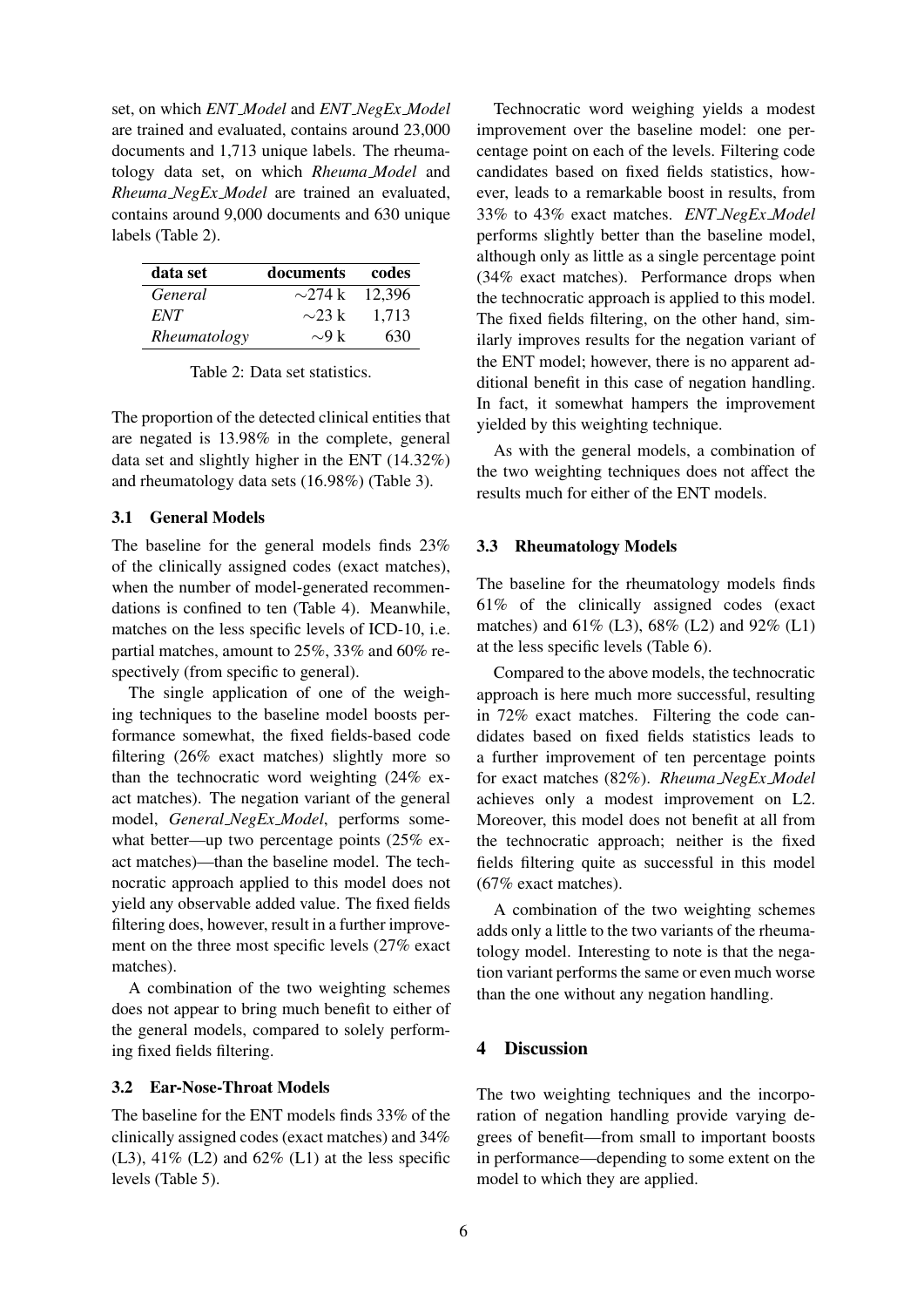| Model               | <b>Clinical Entities</b> | Negations | <b>Negations/Clinical Entities</b> |
|---------------------|--------------------------|-----------|------------------------------------|
| General_NegEx_Model | 634.371                  | 88.679    | 13.98%                             |
| ENT_NegEx_Model     | 40.362                   | 5.780     | 14.32%                             |
| Rheuma_NegEx_Model  | 20,649                   | 3.506     | 16.98%                             |

Table 3: *Negation Statistics*. The number of detected clinical entities, the number of negated clinical entities and the percentage of the detected clinical entities that are negated.

|                                                                | General Model |              |    |    | General_NegEx_Model |                                                           |      |      |
|----------------------------------------------------------------|---------------|--------------|----|----|---------------------|-----------------------------------------------------------|------|------|
| Weighting                                                      | E             | $L_{\rm{3}}$ | L2 | L1 | E                   | L <sub>3</sub>                                            |      |      |
| <b>Baseline</b>                                                |               |              |    |    |                     | $0.23$ $0.25$ $0.33$ $0.60$   $0.25$ $0.27$ $0.35$ $0.62$ |      |      |
| Technocratic                                                   |               |              |    |    |                     | $0.24$ 0.26 0.34 0.61 0.25 0.27 0.35 0.62                 |      |      |
| <b>Fixed Fields</b>                                            |               |              |    |    |                     | $0.26$ $0.28$ $0.36$ $0.61$ $0.27$ $0.29$                 | 0.37 | 0.63 |
| Technocratic + Fixed Fields $0.26$ $0.28$ $0.36$ $0.62$   0.27 |               |              |    |    |                     | 0.29                                                      | 0.37 | 0.63 |

Table 4: *General Models*, with and without negation handling. Recall (top 10), measured as the presence of the clinically assigned codes in a list of ten model-generated recommendations.  $E =$  exact match,  $L3 \rightarrow L1$  = matches on the other levels, from specific to general. The baseline is for the model without negation handling only.

|                                                  | ENT_Model |      |                                                    |    | ENT_NegEx_Model                   |                |  |      |
|--------------------------------------------------|-----------|------|----------------------------------------------------|----|-----------------------------------|----------------|--|------|
| Weighting                                        | E         |      | L <sub>2</sub>                                     | L1 | E                                 | L <sub>3</sub> |  |      |
| <b>Baseline</b>                                  |           |      | $0.33$ $0.34$ $0.41$ $0.62$   $0.34$ $0.35$ $0.42$ |    |                                   |                |  | 0.62 |
| Technocratic                                     | 0.34      |      | $0.35$ 0.42 0.63 0.33 0.33 0.41                    |    |                                   |                |  | 0.61 |
| <b>Fixed Fields</b>                              | 0.43      | 0.43 | $0.48$ $0.64$   $0.42$ $0.43$ $0.48$               |    |                                   |                |  | 0.63 |
| Technocratic + Fixed Fields $0.42$ $0.42$ $0.47$ |           |      |                                                    |    | $0.64 \pm 0.42 \pm 0.42 \pm 0.47$ |                |  | 0.62 |

Table 5: *Ear-Nose-Throat Models*, with and without negation handling. Recall (top 10), measured as the presence of the clinically assigned codes in a list of ten model-generated recommendations.  $E = exact$ match,  $L3 \rightarrow L1$  = matches on the other levels, from specific to general. The baseline is for the model without negation handling only.

|                             | Rheuma_Model |      |               |               | Rheuma_NegEx_Model |                      |             |      |
|-----------------------------|--------------|------|---------------|---------------|--------------------|----------------------|-------------|------|
| Weighting                   | Е.           |      | L2            | L1.           | E                  | L <sub>3</sub>       |             |      |
| <b>Baseline</b>             | 0.61         | 0.61 |               | $0.68$ $0.92$ |                    | $0.61$ 0.61 0.70     |             | 0.92 |
| Technocratic                | 0.72         | 0.72 | 0.77          | 0.94          |                    | 0.60 0.60 0.70       |             | 0.91 |
| <b>Fixed Fields</b>         | 0.82         | 0.82 | 0.85          | 0.95          |                    | $0.67$ $0.67$ $0.75$ |             | O 91 |
| Technocratic + Fixed Fields | 0.82 0.83    |      | $0.86$ $0.95$ |               | 0.68               |                      | $0.68$ 0.76 | 0.92 |

Table 6: *Rheumatology Models*, with and without negation handling. Recall (top 10), measured as the presence of the clinically assigned codes in a list of ten model-generated recommendations.  $E = exact$ match,  $L3 \rightarrow L1$  = matches on the other levels, from specific to general. The baseline is for the model without negation handling only.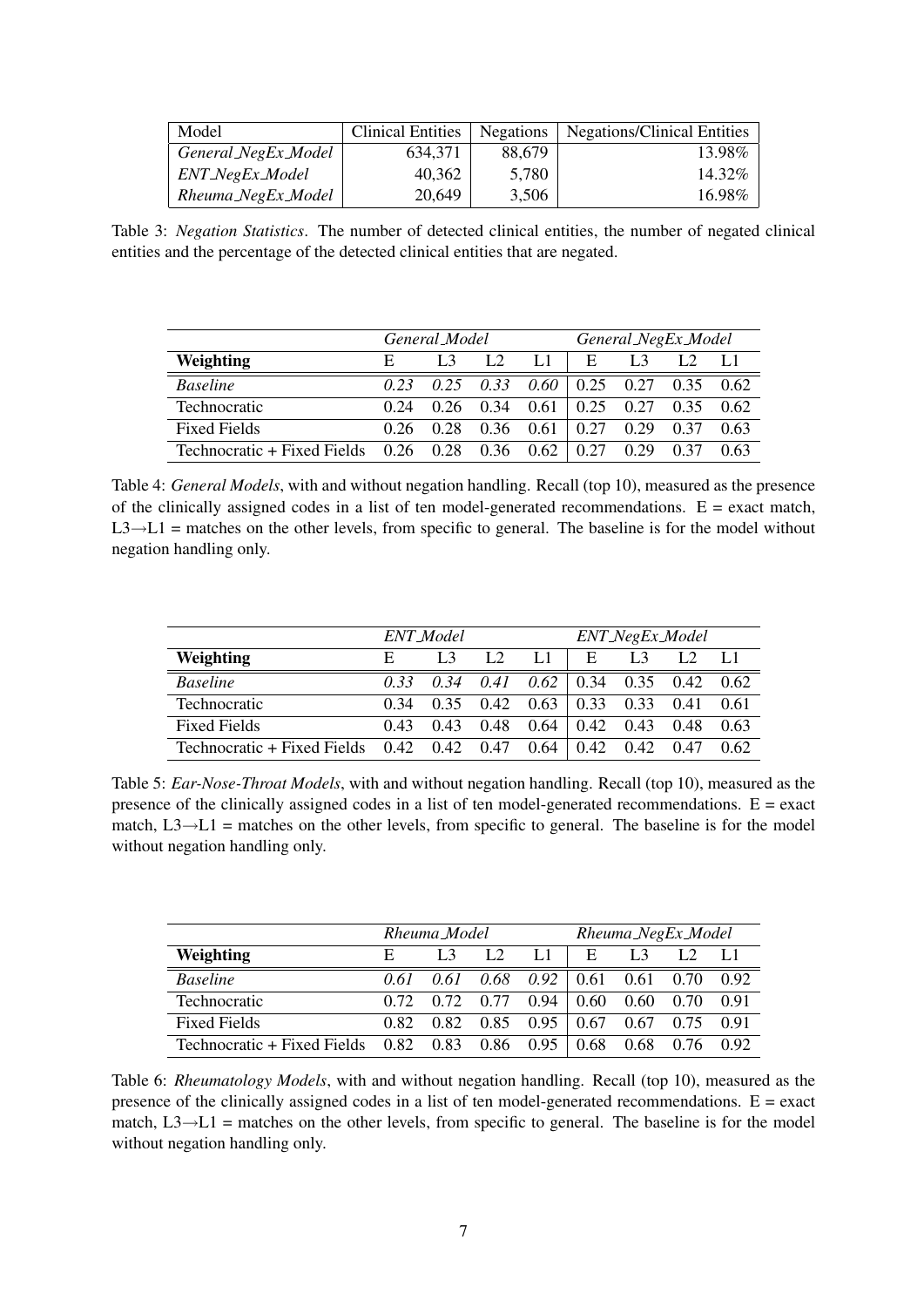#### 4.1 Technocratic Approach

The technocratic approach, whereby clinically significant words are given extra weight, does result in some improvement when applied to all models that do not incorporate negation handling. The effect this weighting technique has on *Rheuma Model* is, however, markedly different from when it is applied to the other two corresponding models. It could potentially be the result of a more precise, technical language used in rheumatology documentation, where certain words are highly predictive of the diagnosis. However, the results produced by this model need to be examined with some caution, due to the relatively small size of the data set on which the model is based and evaluated.

Since this approach appears to have a positive impact on all of the models where negation handling is not performed, assigning even more weight to clinical terminology may yield additional benefits. This would, of course, have to be tested empirically and may differ from domain to domain.

#### 4.2 Structured Data Filtering

The technique whereby code candidates are given weight according to their likelihood of being accurately assigned to a particular patient record based on historical co-occurrence statistics of diagnosis codes and, respectively, age, gender and clinical unit—is successful across the board. To a large extent, this is probably due to a set of ICD-10 codes being frequently assigned in any particular clinical unit. In effect, it can partly be seen as a weighting scheme according to code frequency. There are also codes, however, that make gender and age distinctions. It is likewise well known that some diagnoses are more prevalent in certain age groups, while others are exclusive to a particular gender.

It is interesting to note the remarkable improvement observed for the two domains-specific models. Perhaps the aforementioned factor of frequently recurring code assignments is even stronger in these particular types of clinics. By contrast, there are no obvious gender-specific diagnoses in either of the two domains; however, in the rheumatology data, there are in fact 23 codes that have frequently been assigned to men but never to women. In such cases it is especially beneficial to exploit the structured data in patient records. It could also be that the restriction to twenty code candidates for each of the individual words in the general models was not sufficiently large a number to allow more likely code candidates to make it into the final list of recommendations. That said, it seems somewhat unlikely that a code that is not closely associated with any of the words in a document should make it into the final list.

Even if the larger improvements observed for the domain-specific models may, again, in part be due to the smaller amounts of data compared with the general model, the results clearly indicate the general applicability and benefit of such a weighting scheme.

### 4.3 Negation Detection

The incorporation of automatic detection of negated clinical entities improves results for all models, although more so for the general model than the domain-specific models. This could possibly be ascribed to the problem of data sparsity. That is, in the smaller domain-specific models, there are fewer instances of each type of negated clinical entity (11.7 on average in ENT and 9.4 on average in rheumatology) than in the general model (31.6 on average). This is problematic since infrequent words, just as very frequent words, are commonly assumed to hold little or no information about semantics (Jurafsky and Martin, 2009). There simply is little statistical evidence for the rare words, which potentially makes the estimation of their similarity with other words uncertain. For instance, Karlgren and Sahlgren (2001) report that, in their TOEFL test experiments, they achieved the best results when they removed words that appeared in only one or two documents. While we cannot just remove infrequent codes, the precision of these suggestions are likely to be lower.

The prevalence of negated clinical entities almost 14% in the entire data set—indicates the importance of treating them as such in an NLPbased approach to clinical coding. Due to the extremely low recall (0.13) of the simple method of detecting clinical entities through exact string matching (Skeppstedt et al., 2011), negation handling could potentially have a more marked impact on the models if more clinical entities were to be detected, as that would likely also entail more negated terms.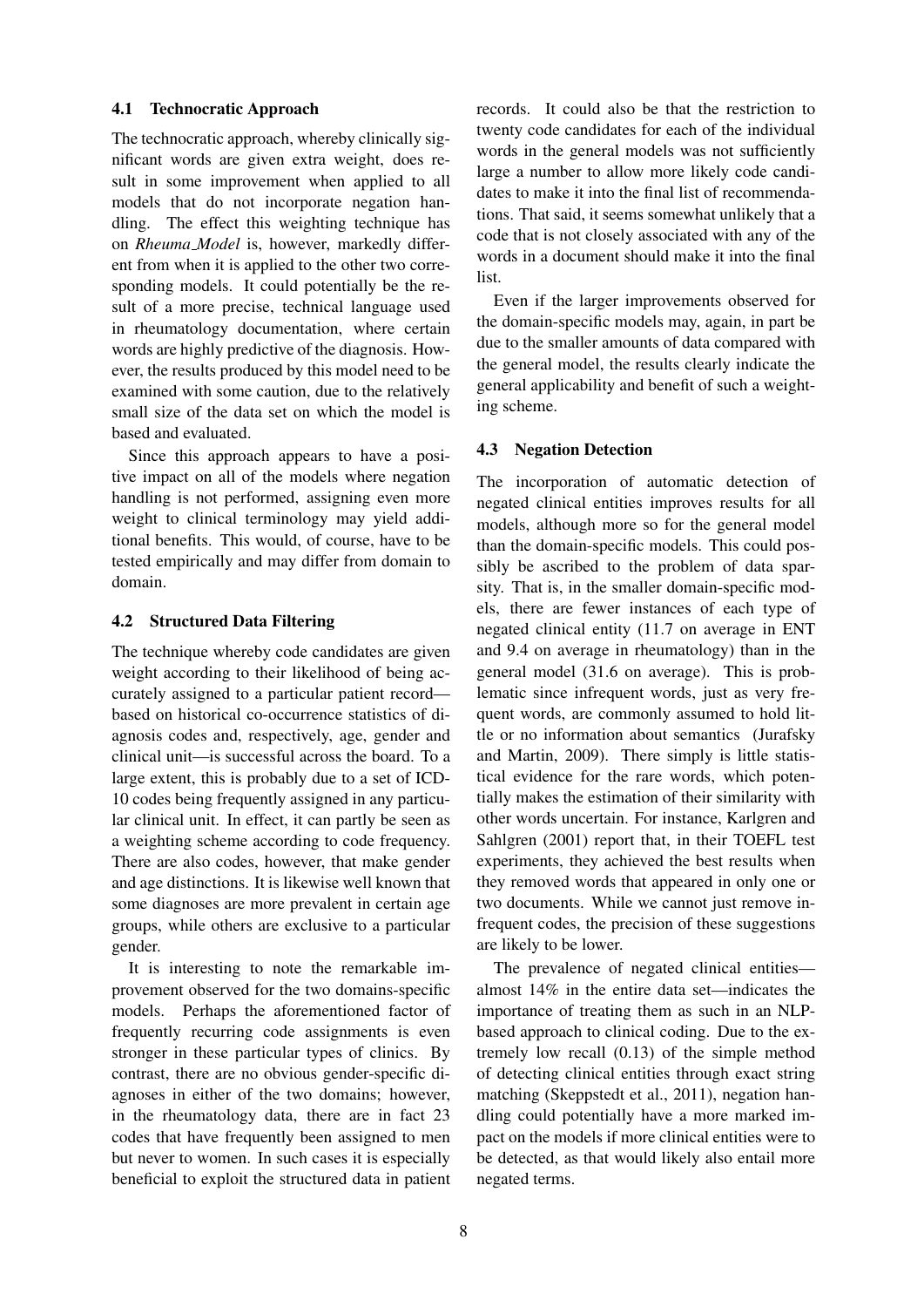There are, of course, various ways in which one may choose to handle negations. An alternative could have been simply to ignore negated terms in the construction of the word space models, thereby not correlating negated terms with affirmed diagnosis codes. Even if doing so may make sense, the approach assumed here is arguably better since a negated clinical entity could have a positive correlation with a diagnosis code. That is, ruling out or disconfirming a particular diagnosis may be indicative of another diagnosis.

#### 4.4 Combinations of Techniques

When the technocratic weighting technique is applied to the variants of the models which include annotations of negated clinical entities, there is no positive effect. In fact, results drop somewhat when applied to the two domain-specific models. A possible explanation could perhaps be that clinically significant words that are constituents of negated clinical entities are not detected in the technocratic approach. The reason for this is that the application of the Swedish NegEx system, which is done prior to the construction and evaluation of the models, marks the negated clinical entities in such a way that those words will no longer be recognized by the technocratic word detector. Such words may, of course, be of importance even if they are negated. This could be worked around in various ways; one would be simply to give weight to all negated clinical entities.

Fixed fields filtering applied to the NegEx models has an impact that is more or less comparable to the same technique applied to the models without negation handling. This weighting technique is thus not obviously impeded by the annotations of negated clinical entities, with the exception of the rheumatology models, where an improvement is observed, yet not as substantial as when applied to *Rheuma Model*.

A combination of the technocratic word weighting and the fixed fields code filtering does not appear to provide any added value over the sole application of the latter weighting technique. Likewise, the same combination applied to the NegEx version does not improve on the results of the fixed fields filtering.

In this study, fine-tuning of weights has not been performed, neither internally or externally to each of the weighting techniques. It may, of course, be that, for instance, gender distinctions are more in-

formative than age distinctions—or vice versa and thus need to be weighted accordingly. By the same token should the more successful weighting schemes probably take precedence over the less successful variants.

# 4.5 Classification Problem

It should be pointed out that the model-generated recommendations are restricted to a set of properly formatted ICD-10 codes. Given the conditions under which real, clinically generated data is produced, there is bound to be some noise, not least in the form of inaccurately assigned and illformatted diagnosis codes. In fact, only 67.9% of the codes in the general data set are in this sense 'valid' (86.5% in the ENT data set and 66.9% in the rheumatology data set). As a result, a large portion of the assigned codes in the testing partition cannot be recommended by the models, possibly having a substantial negative influence on the evaluation scores. For instance, in the ear-nosethroat data, the five most frequent diagnosis codes are not present in the restricted result set. Not all of these are actually 'invalid' codes but rather action codes etc. that were not included in the list of acceptable code recommendations. A fairer evaluation of the models would be either to include such codes in the restricted result set or to base the restricted result set entirely on the codes in the data. Furthermore, there is a large number of unseen codes in the testing partitions, which also cannot be recommended by the models (358 in the general data set, 79 in the ENT data set and 39 in the rheumatology data set). This, on the other hand, reflects the real-life conditions of a classification system and so should not be eschewed; however, it is interesting to highlight when evaluating the successfulness of the models and the method at large.

# 5 Conclusion

The Random Indexing approach to clinical coding benefits from the incorporation of negation handling and various weighting schemes. While assigning additional weight to clinically significant words yields a fairly modest improvement, filtering code candidates based on structured patient records data leads to important boosts in performance for general and domain-specific models alike. Negation handling is also important, although the way in which it is here performed seems to require a large amount of training data